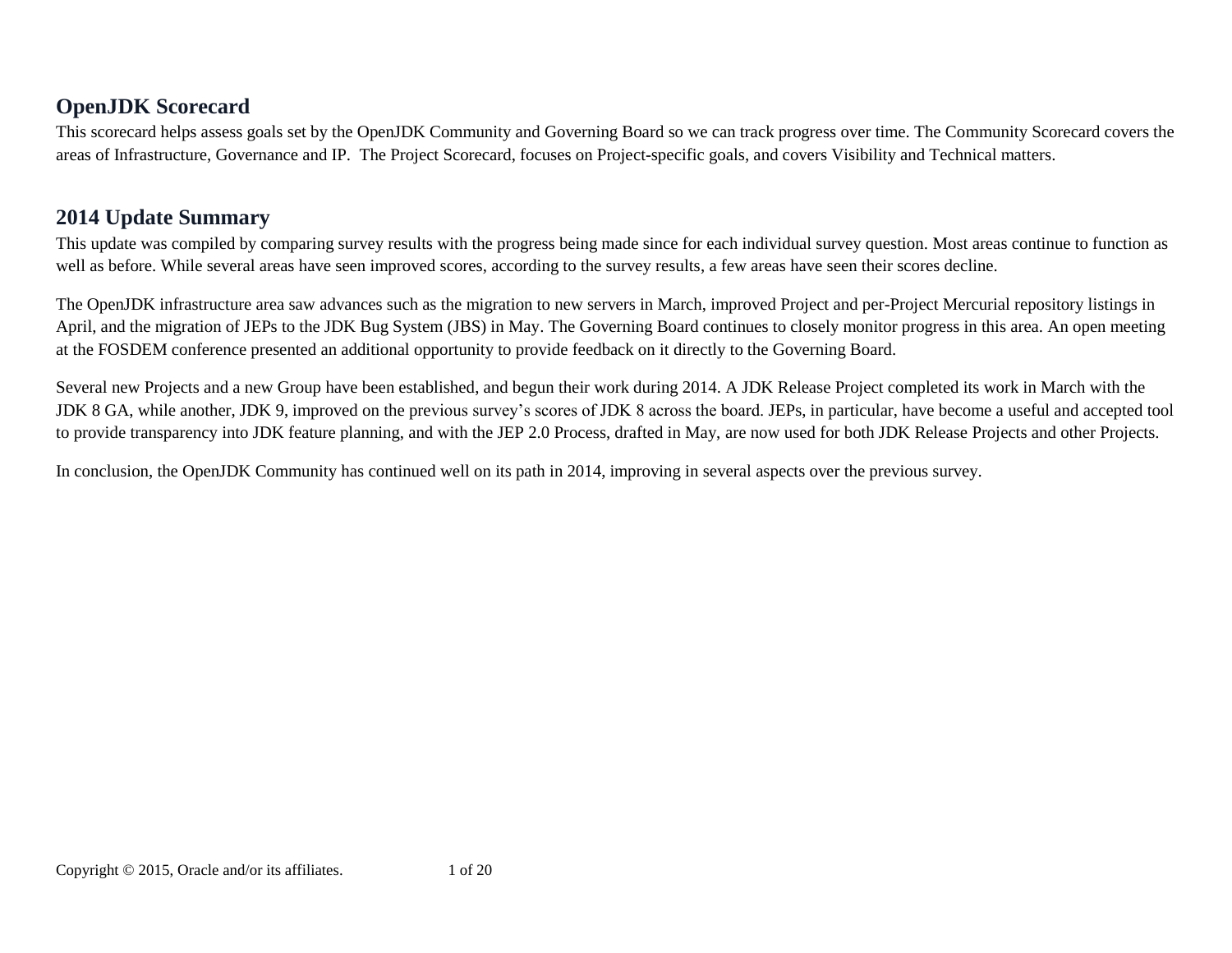#### **OpenJDK Scorecard Survey Results**

The 2014 survey covered the calendar year 2014. The survey was run in early 2015. Responses on the survey were gathered, and a first round of scores proposed based on the Scorecard draft. Over 40 responses to the survey were received, down from over 50 in 2013. Next year we will have to work to increase the participation rate back to 2013 levels.

- Half of respondents completed the survey (down from two thirds in 2013).
- More than half the respondents had at least the role of Participants, while more than a third were OpenJDK Members.
- Three quarters of the respondents were active in the OpenJDK Community for three or more years.
- · 24% (vs. 2013: 29%) of respondents were not Contributors in OpenJDK, just "Interested Participants". 20% (vs 12%) Contribute on their own time. 12% (vs. 15%) Contribute as part of their job, but at less than half their time, and 43% (vs. 44%) of respondents Contribute full time as their job. These numbers are largely in the range of last survey's results.
- Key Takeaways from Survey:
	- o Most Community Scorecard scores stayed within 5% of the previous survey
	- o Feedback on scoring methodology and the score card itself indicates that adding an 'I don't know' option to answers would be desirable
	- o There were only enough Project Scores for the JDK 9 (13) and OpenJFX (3) Project to track meaningful results.

·Overall, JDK 9 fared better across the board than JDK 8 in the previous survey. This was the first survey including OpenJFX.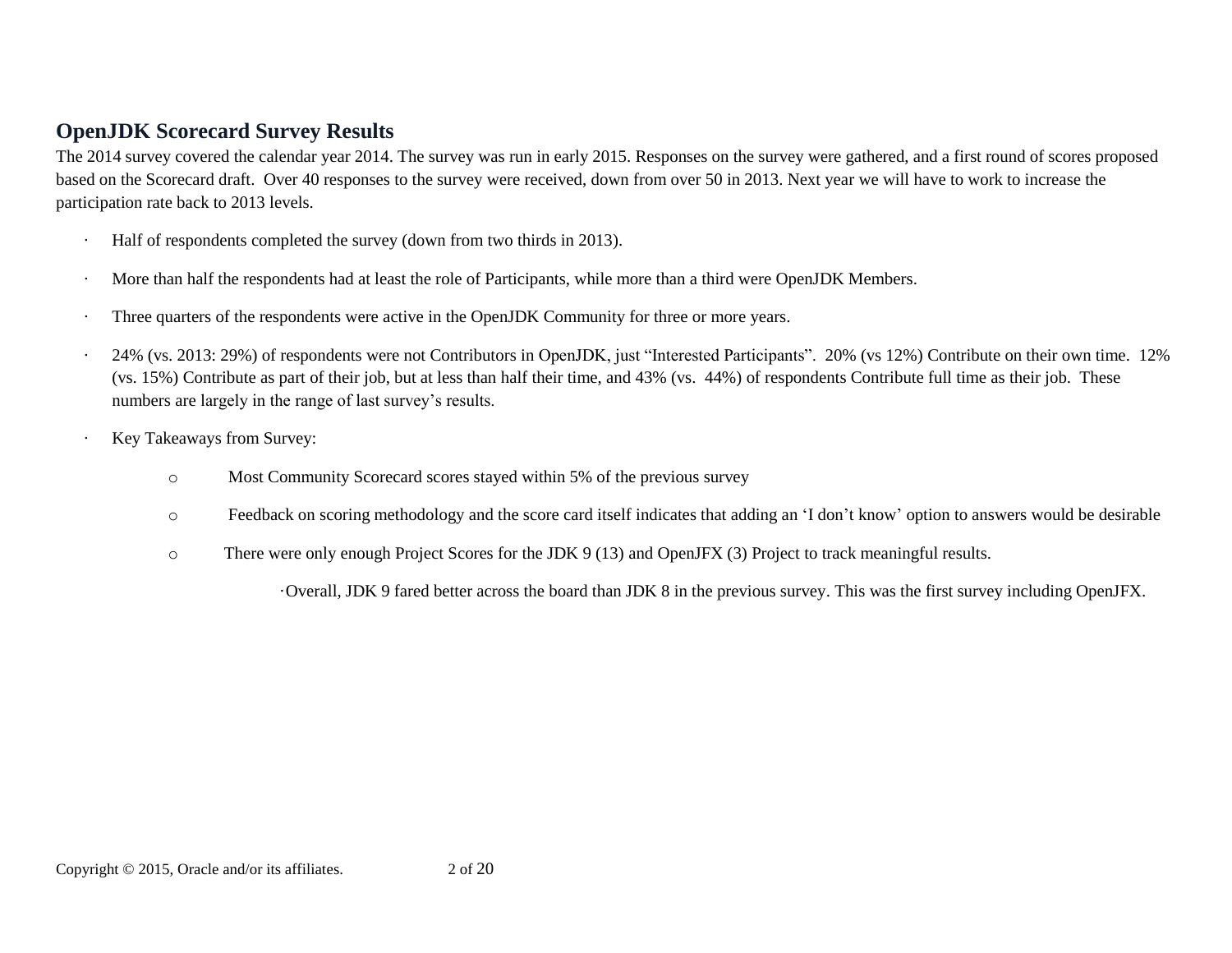# **OpenJDK Scorecard Scoring Methodology:**

|               | <b>Score Meaning</b>                                                                                                                                                                                |
|---------------|-----------------------------------------------------------------------------------------------------------------------------------------------------------------------------------------------------|
| $\bf{0}$      | Not Existent, no workarounds                                                                                                                                                                        |
|               | Workarounds exist, but are highly problematic.                                                                                                                                                      |
| $\mathcal{D}$ | OK, with major inconveniences. (Only specific people are able to work around the<br>issue, or specialized tools not widely available are required, or an inordinate amount of<br>time is required). |
| 13            | OK, with minor inconveniences. (Any participant could work around the issue given<br>available information/tools within a reasonable amount of time).                                               |
|               | Good, but improvements sought.                                                                                                                                                                      |
| k             | Meets or exceeds expectations.                                                                                                                                                                      |

Comments field will be used to justify the Score, and describe how to improve upon the score for the next round (if not clear by improving the issues noted in the comment).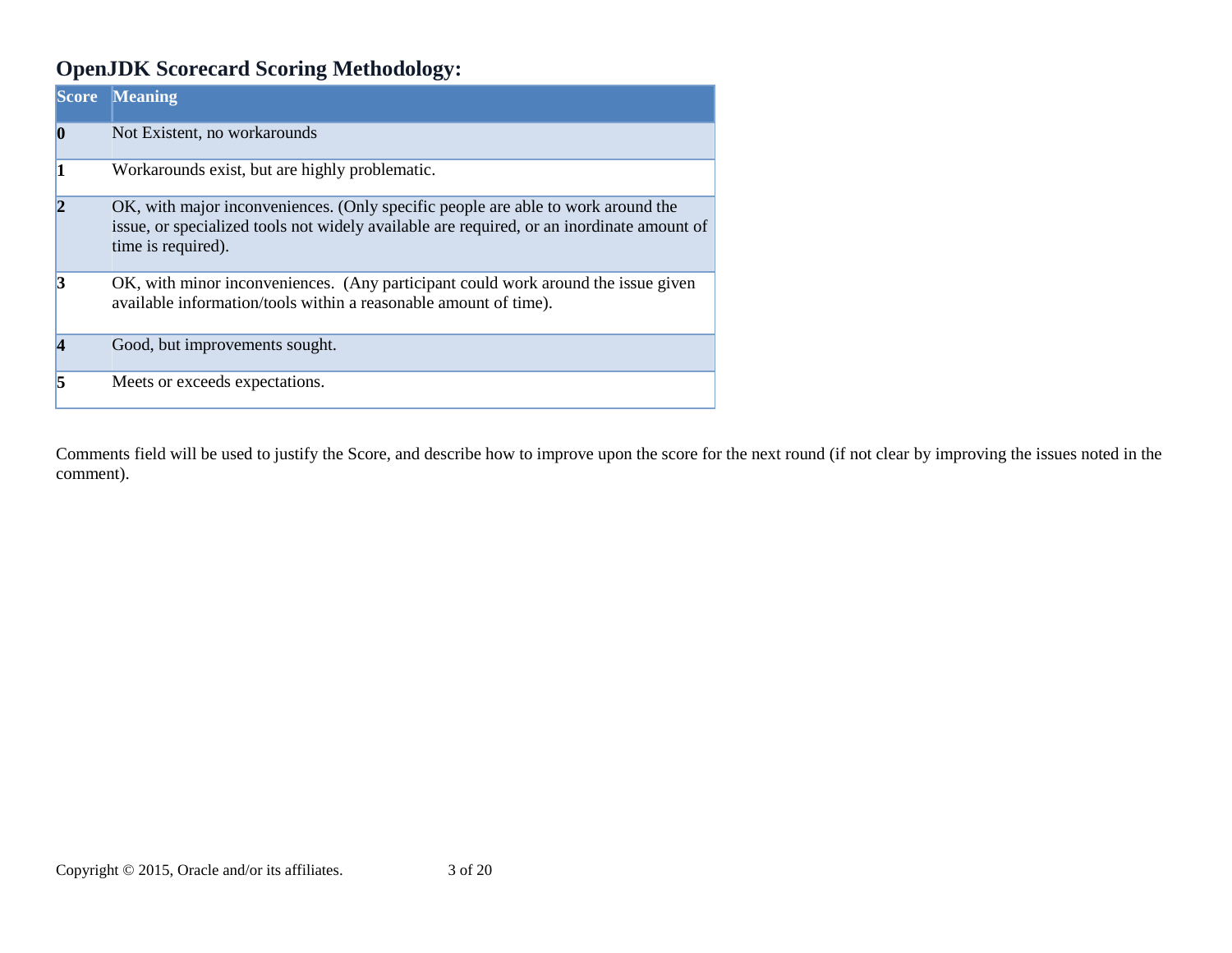### **Community Scorecard**

"2014 GB Score" reviewed by GB based on feedback from Oracle, and analysis of survey results. Note that it would be imprudent to only consider the average of the survey results too seriously given the spread of opinions, and those who might skew the survey up or down with ill considered clicks of 5's or 0's. Therefore, we look carefully at the median score, and the most popular score in the results as well.

Survey results X,Y,Z: X is the average weighted score, and Y is the median, Z is the most popular score. So "3.97, 4, 5" means the average score was 3.97, that the median was 4, but that 5 was selected more than any other.

| <b>Infrastructure</b>                                          | 2014<br><b>GB</b> | <b>Survey Results</b> |            | <b>Comments</b>                                                                                                                                                                                                                                                                                                                                                                                                                                                                                                                                                |                                                                                                                                                                                                                                                                                                                                                                                                                   |  |  |  |
|----------------------------------------------------------------|-------------------|-----------------------|------------|----------------------------------------------------------------------------------------------------------------------------------------------------------------------------------------------------------------------------------------------------------------------------------------------------------------------------------------------------------------------------------------------------------------------------------------------------------------------------------------------------------------------------------------------------------------|-------------------------------------------------------------------------------------------------------------------------------------------------------------------------------------------------------------------------------------------------------------------------------------------------------------------------------------------------------------------------------------------------------------------|--|--|--|
|                                                                | <b>Score</b>      | 2014                  | 2013       | 2014                                                                                                                                                                                                                                                                                                                                                                                                                                                                                                                                                           | 2013                                                                                                                                                                                                                                                                                                                                                                                                              |  |  |  |
| <b>Project-Specific</b><br><b>Infrastructure</b>               |                   |                       |            |                                                                                                                                                                                                                                                                                                                                                                                                                                                                                                                                                                |                                                                                                                                                                                                                                                                                                                                                                                                                   |  |  |  |
| Project source code 5<br>and history are<br>easily accessible. |                   | 4.25, 4, 5            | 4.14, 4, 5 | Projects are able to commit and push code, public<br>is able to read and consume code. Comments from perform as expected. Survey comments indicate a<br>respondents point out that Mercurial works well,<br>and suggest specific improvements, like a public<br>source code index (e.g. LXR), HTTPS support for patches come late and can be hard to follow.<br>checkouts, and making it easier to discern what<br>different purposes different source code forests<br>play in Projects that have more than one. One<br>respondent suggested moving to GitHub. | The OpenJDK Mercurial infrastructure continues to<br>preference towards GIT and that some Mercurial tooling<br>tree/forest concepts not always intuitive. Also that security                                                                                                                                                                                                                                      |  |  |  |
| Projects are able to $ 4 $<br>manage their SCM<br>easily.      |                   | 3.74, 4, 5            | 3.80, 4, 5 | Projects are able to create new forests, add new<br>Committers and manage repos. Comments from<br>respondents pointed out the absence of branches<br>comment pointed out that some parts of the source through JPRT can take a long time.<br>can still only be effectively managed by Oracle, as<br>they require submitting changes through JPRT or<br>simultaneous changes to both OpenJDK and other<br>code. One comment suggested moving to GitHub<br>or Bitbucket.                                                                                         | SCM management requests sent to <u>ops@openjdk.java.net</u><br>are typically processed within days, allowing new Projects<br>to bootstrap their source code repositories rapidly. There<br>and suggested that forests were painful, expressing are some that struggle with SSH blocking at their corporate<br>hope that the new JDK 9 sandbox would help. One networks, and https may help overcome that. Changes |  |  |  |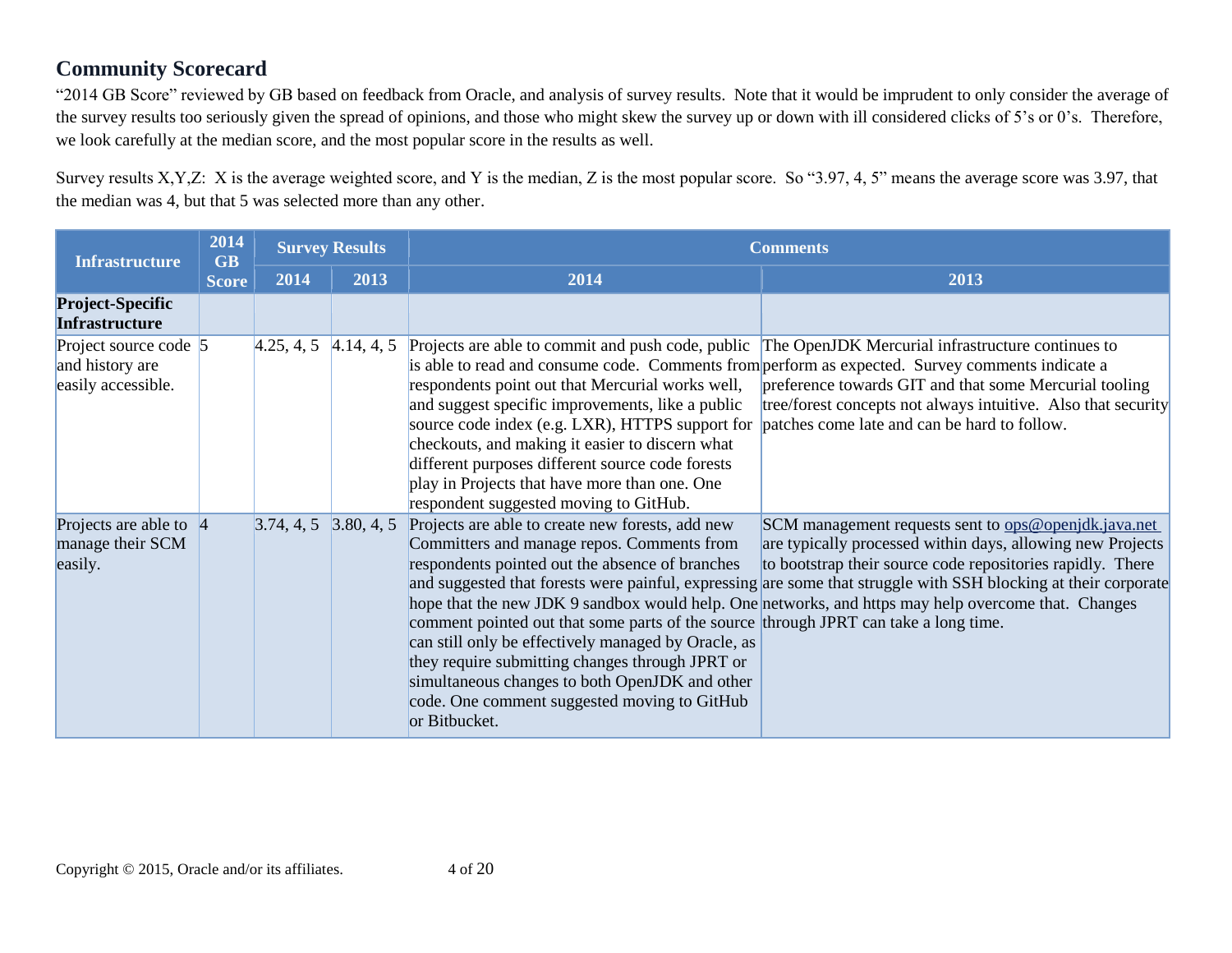| An issue tracker is $\vert 4 \vert$<br>available to the<br>entire community.          | $3.56, 4, 5$ 3.73, 4, 5 |            | An issue tracker is available, and is being actively<br>used by 7 Projects. Comments from respondents<br>focused on lack of write access for individuals<br>without an Author (or higher) Role in the<br>OpenJDK Community, expressing their annoyance<br>existing ones.                                                                                                                                                                                                                                                               | The migration from the legacy Sun BugTraq to the internal<br>JIRA system is complete. It is used by bugs.sun.com to<br>provide its content. Has been in active use and over 10000<br>new issues have been filed since the migration.<br>at the inability to create new issues or comment on The JDK Bug System was launched in September, 2013.<br>Early feedback on the JIRA based system is positive, but<br>there is still a need for a broader ability to submit and<br>comment on issues. |
|---------------------------------------------------------------------------------------|-------------------------|------------|----------------------------------------------------------------------------------------------------------------------------------------------------------------------------------------------------------------------------------------------------------------------------------------------------------------------------------------------------------------------------------------------------------------------------------------------------------------------------------------------------------------------------------------|------------------------------------------------------------------------------------------------------------------------------------------------------------------------------------------------------------------------------------------------------------------------------------------------------------------------------------------------------------------------------------------------------------------------------------------------------------------------------------------------|
| Public Code Review <sub>2</sub><br>System is available<br>to the entire<br>community. | 2.87, 3, 3              | 2.56, 3, 2 | Infrastructure at cr.openjdk.java.net is used for<br>code display, with actual code review being<br>handled through email on respective mailing lists.<br>Comments largely focused on the webrev tool,<br>with some respondents suggesting it was sufficient reports are requested.<br>and working well, while other respondents found it<br>difficult to use and lacking features, like in-line<br>commenting and integration with source control.<br>One comment suggested that Crucible or<br>something similar would be desirable. | The existing infrastructure continues to be used.<br>Specifically, the webrev ksh tool is being gradually<br>updated to improve the user experience. More features<br>such as more easily tracked comments and linking to bug                                                                                                                                                                                                                                                                  |
| <b>Group and Project</b>                                                              |                         |            |                                                                                                                                                                                                                                                                                                                                                                                                                                                                                                                                        |                                                                                                                                                                                                                                                                                                                                                                                                                                                                                                |
| Mailing List<br>infrastructure is<br>available.                                       | 4.32, 4, 5              | 4.56, 5, 5 | Mailing lists are available. Comments focused on<br>different aspects of using mailing lists – one<br>comment pointed out the lack of a search facility,<br>another lack of an NNTP bridge. Some comments<br>pointed out that there were too many lists, and that ability within mailing list archives such as gmane.<br>finding the right one to subscribe to can be<br>difficult. Finally, one comment suggested not<br>sending out password reminders by default.                                                                   | Mail lists working as intended, however there are some<br>concerns that there are too many mailing lists and it can be<br>difficult for newcomers to understand which list is for<br>what. Also, it would be nice if there was a better search                                                                                                                                                                                                                                                 |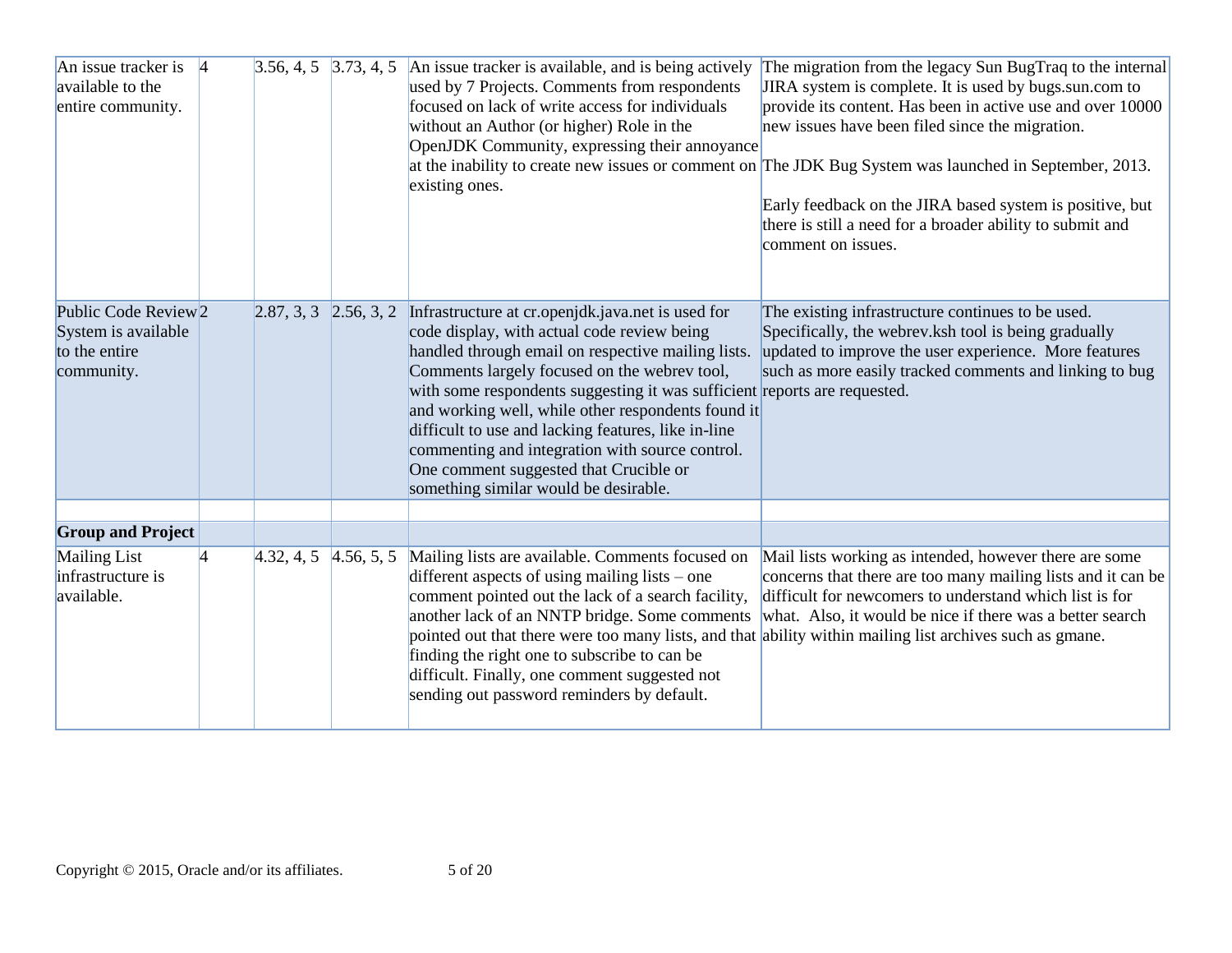| Project and Group 3<br>members can easily<br>edit web pages. |                 |                           |            | $3.15, 3, 4$ $3.23, 3, 5$ Updates of pages on openjdk.java.net continue to<br>be made via ops@openjdk.java.net as necessary,<br>while some Projects and Groups have embraced<br>transitioning to wiki as way forward, as one<br>comment suggests. Some comments point out that<br>there is no simple way to edit the web pages for<br>non-Oracle Project/Group Leads, and suggest<br>making OpenJDK easier in this area, while a third<br>of the comments suggest that the respondents don't<br>know about or haven't tried editing web pages. | Updates of pages on openjdk.java.net continue to be made<br>via ops@openjdk.java.net. The new wiki.openjdk.java.net<br>provides Groups and Projects with an alternative way to<br>offer up-to-date information.                                                                                                                                                                                                                                 |
|--------------------------------------------------------------|-----------------|---------------------------|------------|------------------------------------------------------------------------------------------------------------------------------------------------------------------------------------------------------------------------------------------------------------------------------------------------------------------------------------------------------------------------------------------------------------------------------------------------------------------------------------------------------------------------------------------------|-------------------------------------------------------------------------------------------------------------------------------------------------------------------------------------------------------------------------------------------------------------------------------------------------------------------------------------------------------------------------------------------------------------------------------------------------|
| Project and Group<br>members can easily<br>edit wiki pages.  | $\vert 3 \vert$ | 3.50, 4, 5                | 3.78, 4, 5 | A wiki is available at wiki.openjdk.java.net.<br>Comments suggest making the wiki more broadly<br>editable.                                                                                                                                                                                                                                                                                                                                                                                                                                    | A new OpenJDK Wiki under OpenJDK TOU has been<br>rolled out at wiki.openjdk.java.net. Existing OpenJDK<br>Wiki content has been migrated to the new instance.<br>Project and Group members can now easily edit their wiki<br>pages. 3 new projects have added wiki spaces: Port:<br>PowerPC/AIX, Type Annotations, Nashorn. Participants<br>note that understanding the permissions and processes for<br>getting write access could be clearer. |
| Blog Aggregator is 4<br>available.                           |                 | $3.29, 4, 5$ $3.18, 3, 5$ |            | A blog aggregator is available at planetjdk.org.<br>Most comments don't know of one, and suggest<br>that it is not well advertised. One comment<br>suggests filtering blogs by Projects.                                                                                                                                                                                                                                                                                                                                                       | A number of new bloggers have been added to the blog<br>aggregator since the last update. Most indications are that<br>few people rely on or follow blogs other than for very<br>important updates and that twitter and other social media<br>has taken priority.                                                                                                                                                                               |
| Infrastructure to<br>manage voting is<br>available.          | $\vert 4 \vert$ | 2.91, 3, 3                | 2.94, 3, 4 | Voting occurs via email. Comments suggesting<br>that mailing lists are serviceable for the purpose,<br>but that it also can be noisy. One comment<br>suggests moving it to an unspecified webpage style<br>voting link.                                                                                                                                                                                                                                                                                                                        | Voting continues to be performed by e-mail. The vast<br>majority of feedback is that the methodology and simple<br>email based approach are sufficient.                                                                                                                                                                                                                                                                                         |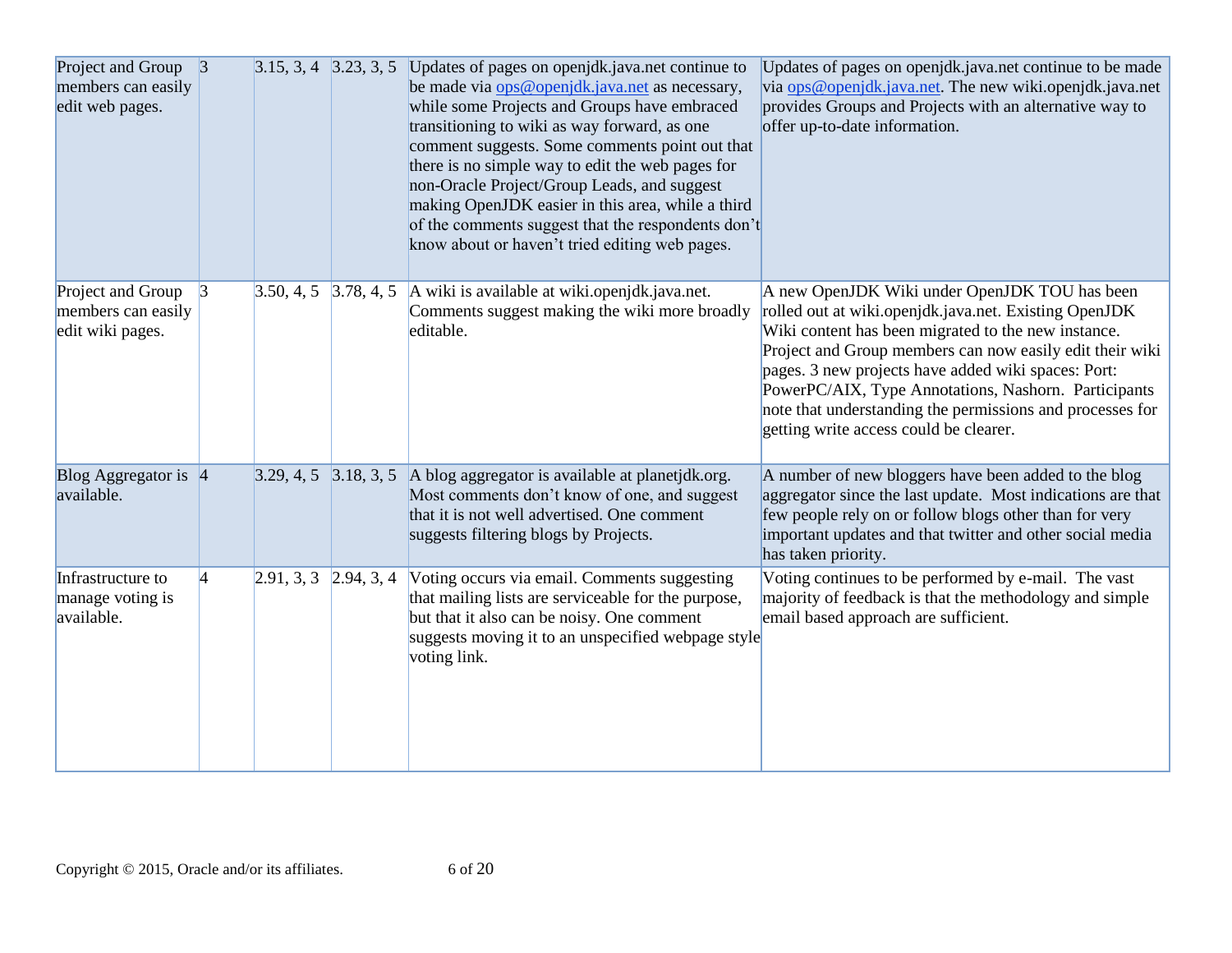| It's easy for a     | 3 |  | 2.86, 3, 2 $\,$ 3.00, 3, 3 $\,$ Comments in general suggest that by consulting                                                                                                                                                                                         | Some Projects use Ohloh.net to compile committer and                                                           |
|---------------------|---|--|------------------------------------------------------------------------------------------------------------------------------------------------------------------------------------------------------------------------------------------------------------------------|----------------------------------------------------------------------------------------------------------------|
| newcomer to         |   |  | the mailing list archives and the mercurial forests                                                                                                                                                                                                                    | commit statistics. An example can be found at                                                                  |
| determine the       |   |  | one can get a general idea of vitality, but that a                                                                                                                                                                                                                     | https://www.ohloh.net/p/openjdk the OpenJDK 8 Project.                                                         |
| vitality of a       |   |  | single page aggregating statistics from different                                                                                                                                                                                                                      | Most feedback indicates that email archives and viewing                                                        |
| particular Group or |   |  |                                                                                                                                                                                                                                                                        | sources like commits, issues, blog and mailing list source repositories are the main methods for understanding |
| Project.            |   |  | posts, would be clearer. One comment points out                                                                                                                                                                                                                        | vitality. Indicators such as those found at Github would be                                                    |
|                     |   |  | the difficulty in distinguishing between Groups<br>and Projects for newcomers, and what's currently<br>being worked on. Other comments suggest that<br>some amount of handholding is crucial in order to<br>find the right people and mailing lists to engage<br>with. | welcome.                                                                                                       |
|                     |   |  |                                                                                                                                                                                                                                                                        |                                                                                                                |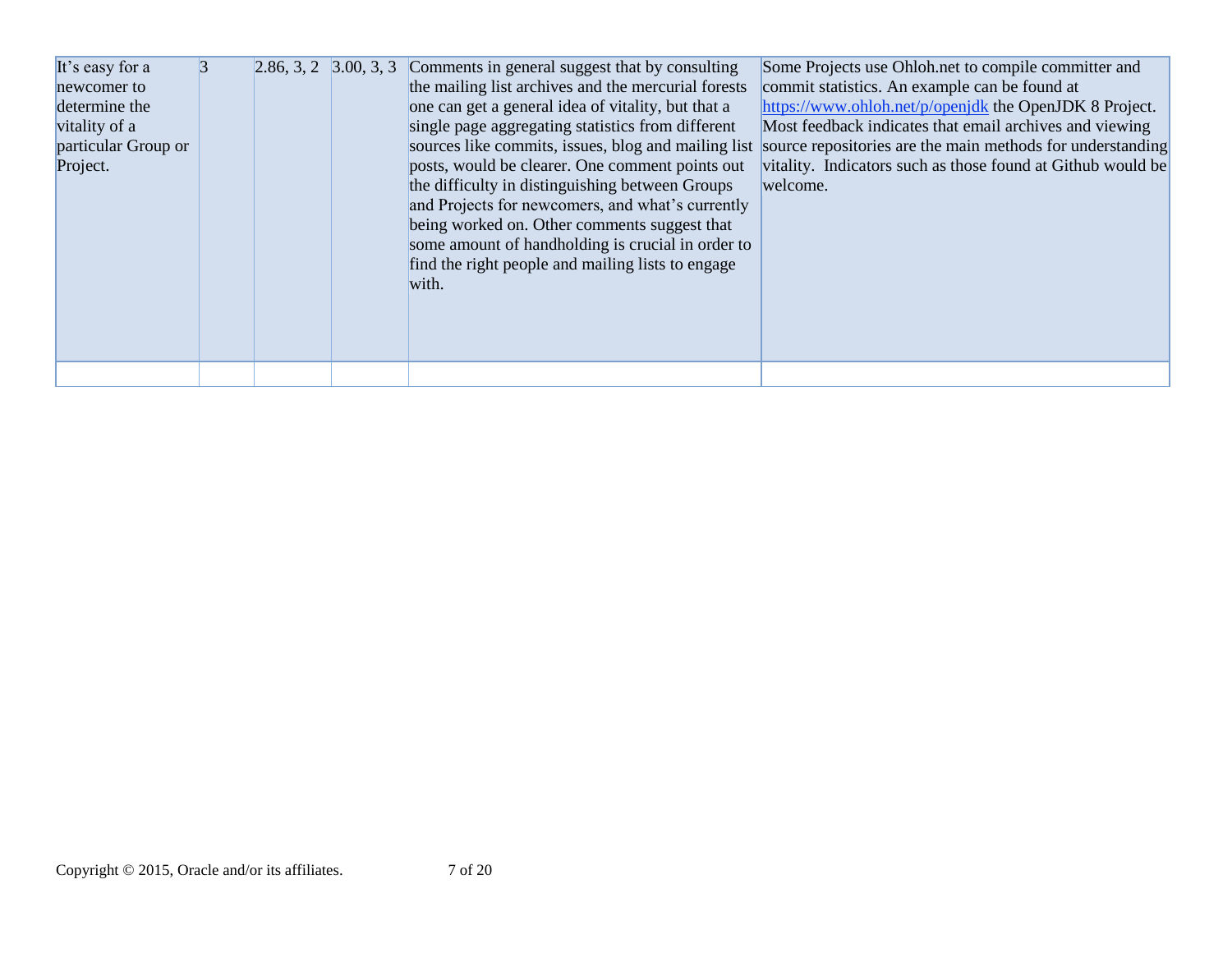| <b>Governance</b>                                       | 2014            | <b>Survey Results</b><br><b>GB</b> |      | <b>Comments</b>                                                                                                                                                                                                                                                                                                                                                                                 |                                                                                                       |  |
|---------------------------------------------------------|-----------------|------------------------------------|------|-------------------------------------------------------------------------------------------------------------------------------------------------------------------------------------------------------------------------------------------------------------------------------------------------------------------------------------------------------------------------------------------------|-------------------------------------------------------------------------------------------------------|--|
|                                                         | <b>Score</b>    | 2014                               | 2013 | 2014                                                                                                                                                                                                                                                                                                                                                                                            | 2013                                                                                                  |  |
| <b>Groups</b>                                           |                 |                                    |      |                                                                                                                                                                                                                                                                                                                                                                                                 |                                                                                                       |  |
| Votes are transparent.                                  | 5               | $4.63, 5, 5$ $4.64, 5, 5$          |      | The only comment received was a 'Yes'.                                                                                                                                                                                                                                                                                                                                                          | Votes continue to be run transparently, on the<br>respective Groups' mailing lists.                   |  |
| Status reports are available.                           | $ 0\rangle$     | $3.04, 4, 4$ 2.56, 4, 0            |      | The Governing Board has declined to enforce<br>quarterly report requirements in late 2013. Most<br>comments suggest that no status reports are<br>currently published by most Groups or Projects,<br>and that they wouldn't know where to look for<br>them. One commenter suggested that such reports<br>could be an alternative way to discern vitality.                                       | Only the Build Group has published a Quarterly<br>Report since the last update.                       |  |
|                                                         |                 |                                    |      |                                                                                                                                                                                                                                                                                                                                                                                                 |                                                                                                       |  |
| <b>Governing Board</b>                                  |                 |                                    |      |                                                                                                                                                                                                                                                                                                                                                                                                 |                                                                                                       |  |
| Elected Seats are filled as per<br>bylaws.              | $\vert$ 5       | $4.33, 5, 5$ $4.42, 5, 5$          |      | Elections seats have been filled as per bylaws.<br>Comments received for this question fall into the<br>'not sure what to say here' category.                                                                                                                                                                                                                                                   | The 2013 nomination period has closed, and<br>elections for at-large seats have taken place<br>again. |  |
| Meetings occur with regular<br>frequency as per bylaws. | $\vert 5 \vert$ | $3.54, 4, 5$ $3.24, 4, 5$          |      | The board meets continues to meet. Comments<br>suggest that the board's meeting frequency is<br>hard to determine for respondents who are not on<br>the Governing Board, as the publication of<br>minutes tends to take time to catch up. One<br>respondent said that they were unable to attend<br>due to work commitments, while another said<br>that meetings were missed from time to time. | The Governing Board continues to meet at least<br>as frequently as required per bylaws.               |  |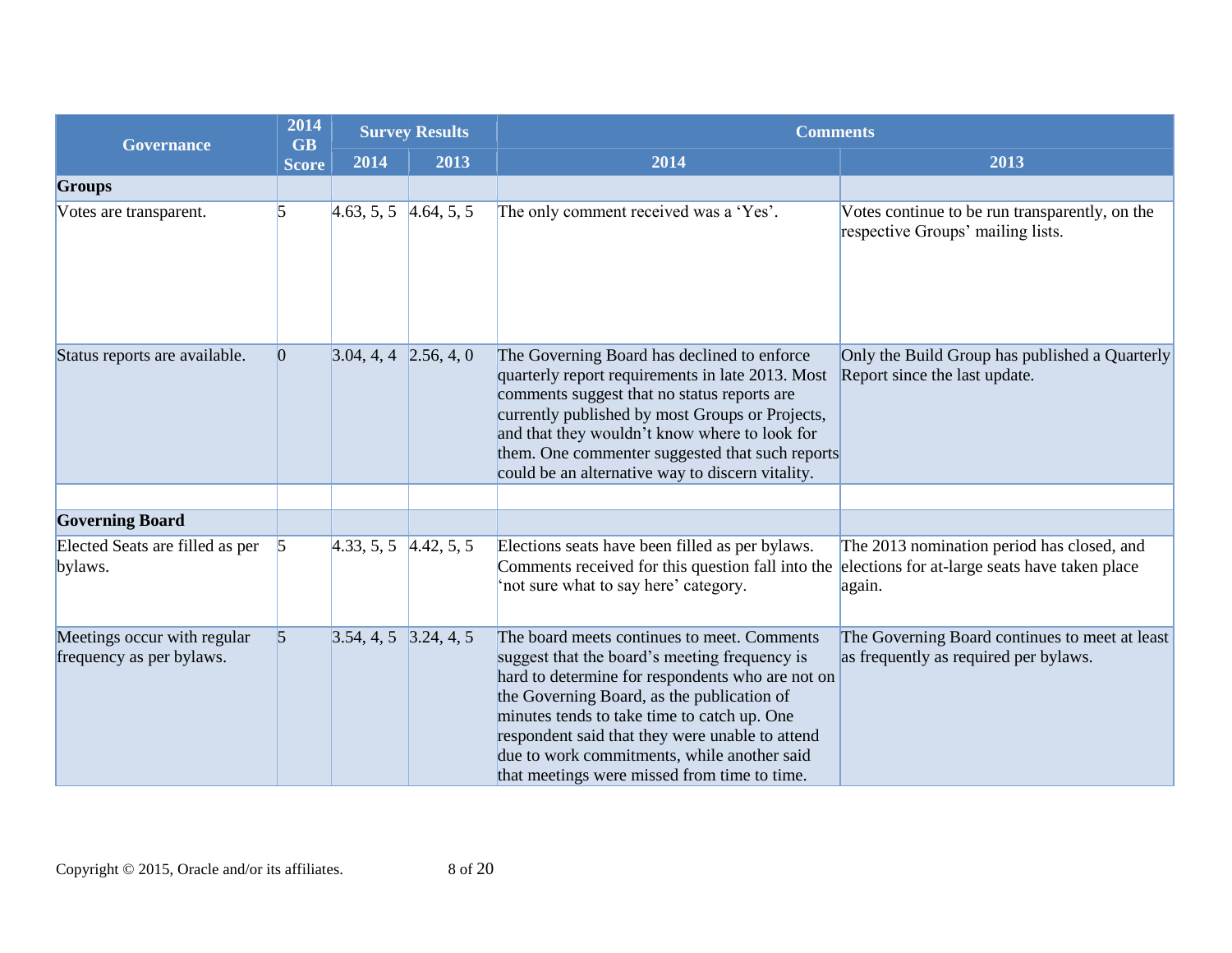| Governing Board meeting<br>results are transparent.                                                                  | $\overline{3}$ | $3.60, 4, 5$ 2.96, 4, 5 | Minutes are being published, albeit with some<br>delay. One comment pointed out that the minutes 2012 have been posted on the Governing Board<br>for the one meeting in 2014 were only published<br>in 2015, and another respondent complained<br>about the severe delay in publishing minutes. | The remaining meeting minutes from 2011 and<br>web page.                                                                                                                                                                                                                                                                                                                                                                                                                                                                                                |
|----------------------------------------------------------------------------------------------------------------------|----------------|-------------------------|-------------------------------------------------------------------------------------------------------------------------------------------------------------------------------------------------------------------------------------------------------------------------------------------------|---------------------------------------------------------------------------------------------------------------------------------------------------------------------------------------------------------------------------------------------------------------------------------------------------------------------------------------------------------------------------------------------------------------------------------------------------------------------------------------------------------------------------------------------------------|
| Open Meetings, or other venues <sup>3</sup><br>for timely community<br>discussions, besides email, are<br>happening. |                | $3.77, 4, 5$ 2.59, 3, 3 | The Governing Board held a panel discussion at<br>the FOSDEM Conference in Brussels, Belgium<br>in 2014. Comments indicate that responders are<br>not aware of any of such meetings, beside the one Francisco, USA in 2012. The second one took<br>at FOSDEM.                                   | The Governing Board has held two panel<br>discussions since the last update. The first one<br>was at the JavaOne Conference in San<br>place a few months later at the FOSDEM<br>Conference in Brussels, Belgium, in 2013. In<br>both cases, community participants were able to<br>attend a Governing Board panel session and<br>provide feedback to the Governing Board<br>directly.<br>That being said, when asked about the<br>governing board, feedback continues to be that<br>some people don't know or don't care about<br>what the GB is doing. |
| Annual Review is completed.                                                                                          | $\vert$ 5      | $3.78, 4, 5$ 2.95, 3, 5 | The OpenJDK Community Scorecard serves as<br>the GB Annual Report. Comments indicate that<br>some respondents are not aware of an annual<br>review.                                                                                                                                             | The OpenJDK Community Scorecard will serve<br>as the GB Annual Report.                                                                                                                                                                                                                                                                                                                                                                                                                                                                                  |
| <b>Meritocracy - Progression of</b><br><b>Roles</b>                                                                  |                |                         |                                                                                                                                                                                                                                                                                                 |                                                                                                                                                                                                                                                                                                                                                                                                                                                                                                                                                         |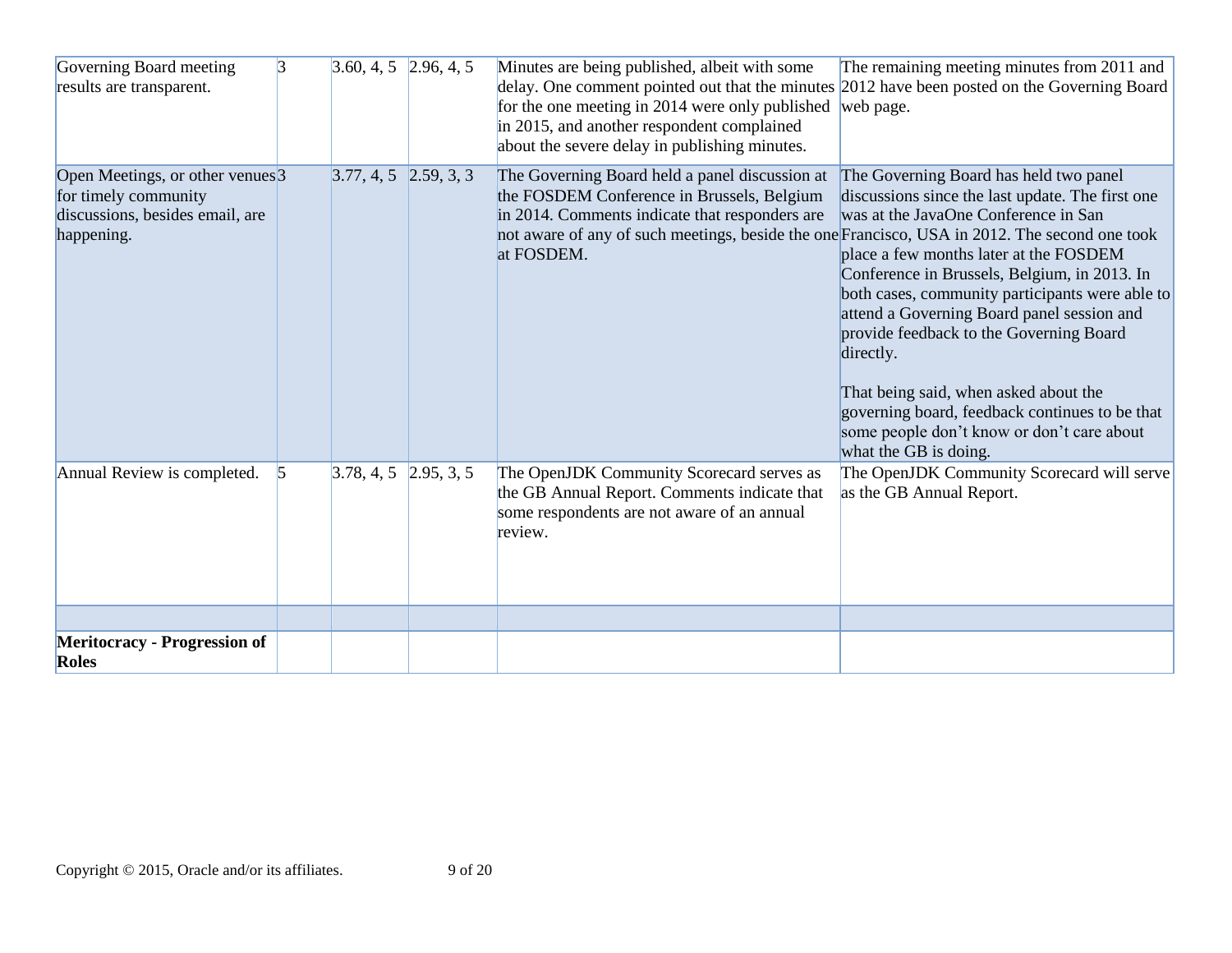| Each Role is attracting new<br>Participants.                                             | $\vert 3 \vert$ | $3.48, 4, 5$ $3.42, 4, 5$ | New Participants continue to join the OpenJDK<br>Community. One comment points out that for<br>people outside Oracle, their slow progression<br>though Roles may prevent contributions from<br>being accepted. Another comment points out that Community remains attractive to new Projects.<br>even some active Oracle employees are not<br>Committers, let alone Reviewers in Projects of<br>their expertise.                                             | New Participants continue to join the OpenJDK<br>Community, in part fueled by AdoptJSR and<br>AdoptOpenJDK initiatives from the broader<br>Java & JUG community. In addition, OpenJDK<br>Since JavaOne 2012, two new Projects, Project<br>Nashorn and the AArch64 Porting Project have<br>been established.                                                                                                     |
|------------------------------------------------------------------------------------------|-----------------|---------------------------|-------------------------------------------------------------------------------------------------------------------------------------------------------------------------------------------------------------------------------------------------------------------------------------------------------------------------------------------------------------------------------------------------------------------------------------------------------------|-----------------------------------------------------------------------------------------------------------------------------------------------------------------------------------------------------------------------------------------------------------------------------------------------------------------------------------------------------------------------------------------------------------------|
| New Participants can easily see $\beta$<br>what Roles and progressions<br>are available. |                 | $3.26, 3, 5$ $3.61, 4, 5$ | Roles and their progressions are documented on<br>the OpenJDK web site in the Groups & Projects<br>sections. Comments indicate that it's not always<br>clear what Roles are available in which Project,<br>and how to and what it takes move from one Role posts. JavaOne 2013 included a presentation on<br>to the next.                                                                                                                                   | JavaOne 2012 included a presentation on<br>OpenJDK Governance and a development Role<br>and Process overview, which has been made<br>available to the public, and summarized in blog<br>Community participation in OpenJDK, which<br>has been made available to the public. There is<br>some feedback that the process is complicated,<br>but others contend that the bylaws cover most<br>scenarios very well. |
| Participants are progressing to $\beta$<br>the appropriate Roles.                        |                 | $3.28, 3, 3$ $3.48, 4, 5$ | While active Projects see their Participants<br>progress to the appropriate roles, comments<br>indicate that the initial hurdle to become a<br>Committer might be steep, along with the process indicates the bar to become a Reviewer is quite<br>to become an Author being too slow and lacking<br>insight whether it's blocked on a Project Lead,<br>the Registrar, or something else. One commenter<br>wasn't sure if anyone cared much outside Oracle. | Many active Projects see Participants evolve<br>their Roles from Authors to Committers and<br>Reviewers, where applicable. Some feedback<br>high and that the process to make someone an<br>Author is too slow and could be automated via<br>web interface (and made more transparent).                                                                                                                         |
|                                                                                          |                 |                           |                                                                                                                                                                                                                                                                                                                                                                                                                                                             |                                                                                                                                                                                                                                                                                                                                                                                                                 |

Copyright © 2015, Oracle and/or its affiliates. 10 of 20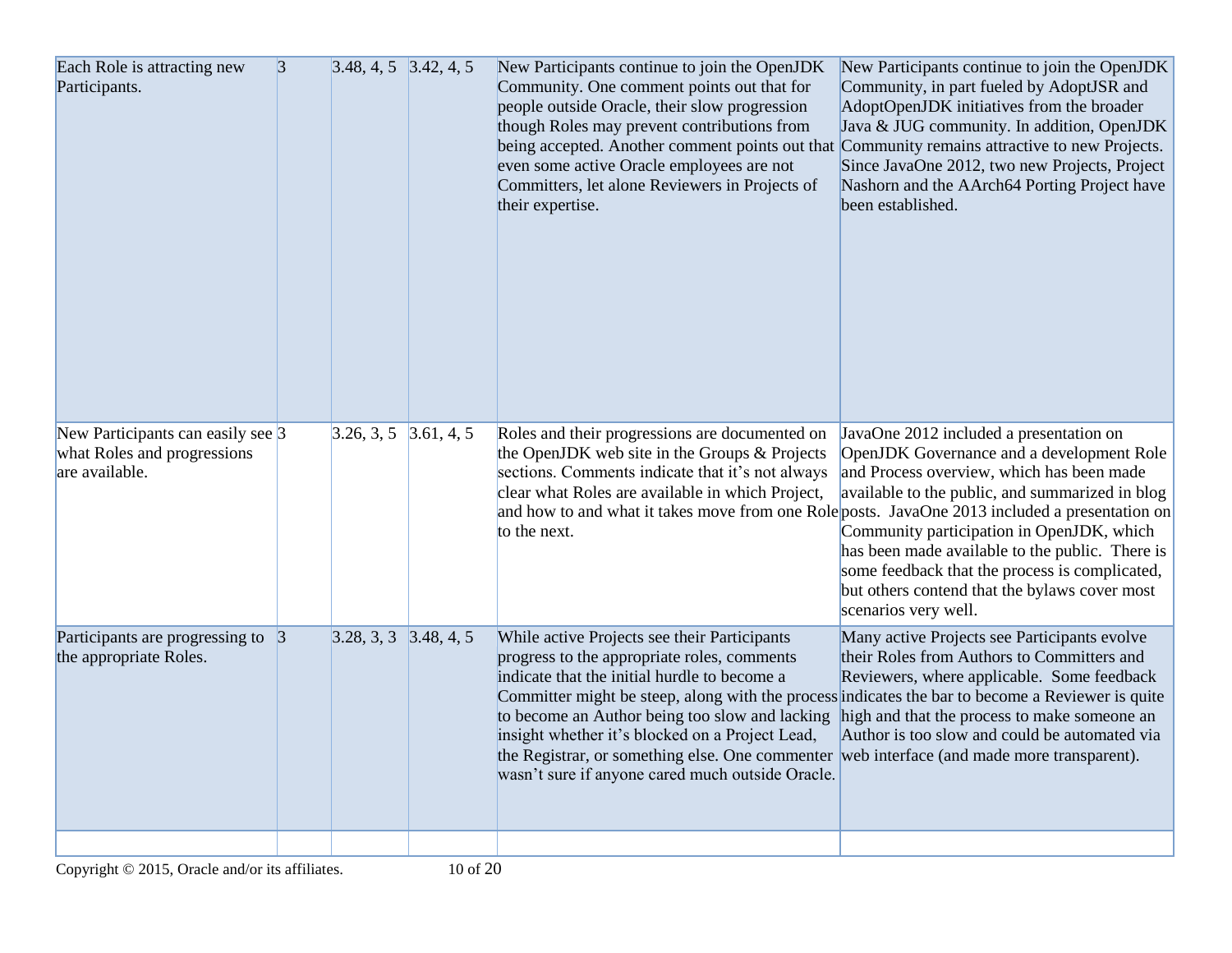| <b>Votes</b>                                                             |                           |                                                                                                                                                                                                                             |                                                            |
|--------------------------------------------------------------------------|---------------------------|-----------------------------------------------------------------------------------------------------------------------------------------------------------------------------------------------------------------------------|------------------------------------------------------------|
| Voting Process is clear and well <sup>4</sup><br>understood.             | $4.19, 4, 5$ $4.27, 4, 5$ | Voting processes continue to function as well as<br>before. Two thirds of the comment submissions<br>agree, with one comment suggesting moving<br>votes off the mailing lists to a web app, due to the<br>noise they bring. | Voting process continues to function as well as<br>before. |
| Public Voting on issues with<br>results published, as per the<br>bylaws. | $4.38, 5, 5$ $4.66, 5, 5$ | Votes are happening in public, and transparently, Transparency of votes continues to be provided<br>as required. The comments agree.                                                                                        | as before.                                                 |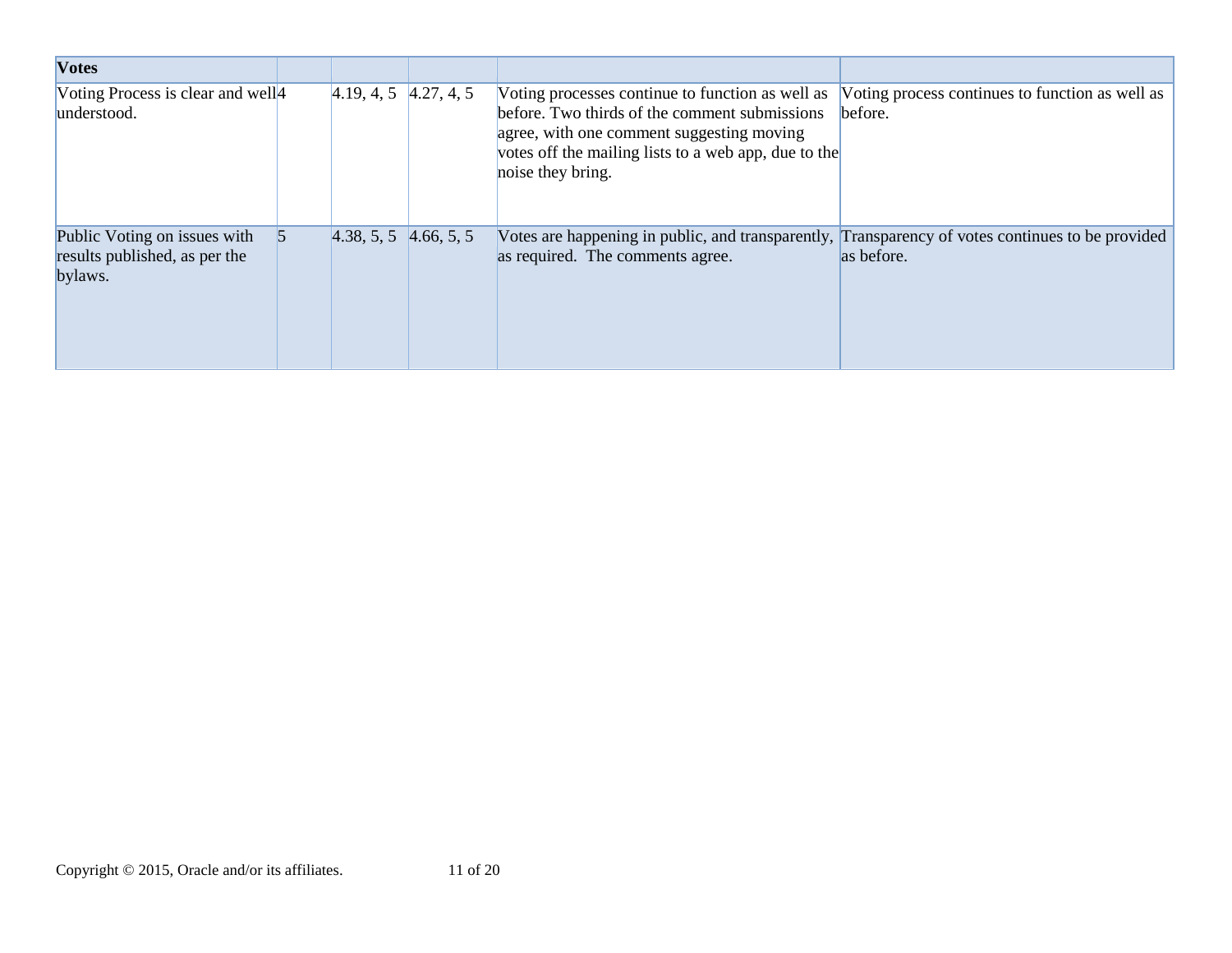| <b>Intellectual Property</b>                                 | 2014<br><b>GB</b> | <b>Survey Results</b>     |            | <b>Comments</b>                                                                                                                                                                       |                                                                                 |  |
|--------------------------------------------------------------|-------------------|---------------------------|------------|---------------------------------------------------------------------------------------------------------------------------------------------------------------------------------------|---------------------------------------------------------------------------------|--|
|                                                              | <b>Score</b>      | 2014                      | 2013       | 2014                                                                                                                                                                                  | 2013                                                                            |  |
| <b>Licenses</b>                                              |                   |                           |            |                                                                                                                                                                                       |                                                                                 |  |
| All projects use FSF or OSI<br>License.                      | $\vert$ 5         | 3.91, 5, 5                | 4.13, 5, 5 | Working as expected. One comment indicated that<br>the respondent didn't check all Projects.                                                                                          | Continues to work as well as before.                                            |  |
| Trademark License exists and is 5<br>easily accessible.      |                   | $3.86, 4, 5$ $3.32, 4, 5$ |            | Continues to work as intended. One comment<br>indicated that the respondent didn't check.                                                                                             | Continues to work as well as before.                                            |  |
| Terms of Use for Infrastructure 4<br>are consistent.         |                   | $3.90, 4, 5$ 3.64, 4, 4   |            | Wiki, website, code review server, JBS and mailing<br>lists all use the OpenJDK Terms of Use. One<br>comment indicated that the respondent is not a<br>lawyer.                        | The new wiki, wiki.openjdk.java.net, uses the<br>standard OpenJDK Terms Of Use. |  |
| Policies for legal notices in<br>source code are documented. |                   | $3.52, 4, 4$ $3.41, 4, 4$ |            | There have been no updates in this area. Some<br>respondents expressed uncertainty where to find<br>such documentation outside of Oracle, and<br>references to mailing list archives. | There have been no updates in this area.                                        |  |
|                                                              |                   |                           |            |                                                                                                                                                                                       |                                                                                 |  |
| <b>Contributor Agreement</b>                                 |                   |                           |            |                                                                                                                                                                                       |                                                                                 |  |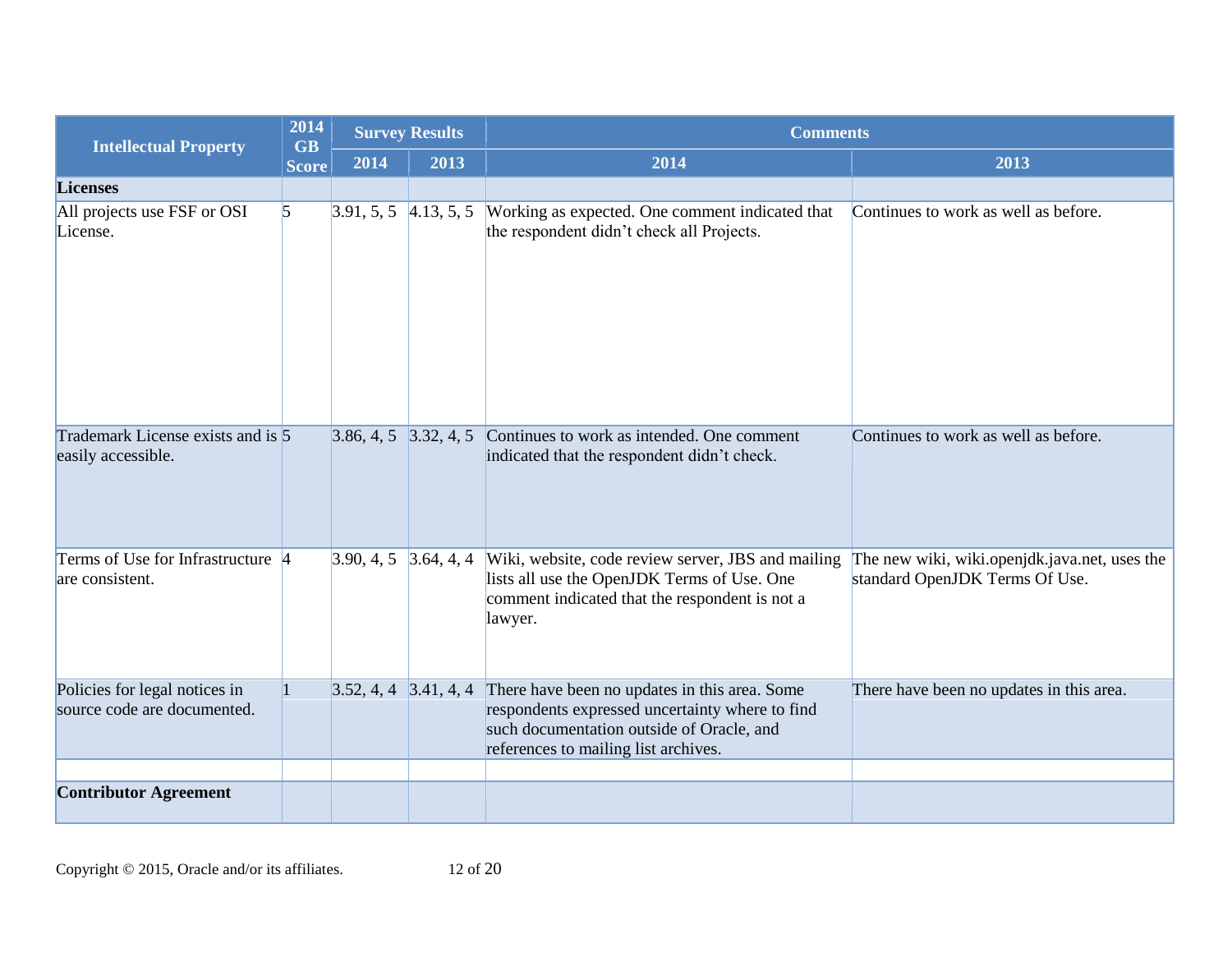| Path for new Contributors to<br>complete Contributor<br>Agreement is clear and working.         | 4               | $3.88, 5, 5$ $3.75, 4, 4$ |            | OpenJDK continues to attract a high number of new<br>Contributors. Comments focused on encouraging<br>improving processing speed. One respondent found<br>the OCA to be excessive.               | OpenJDK continues to attract a high number<br>of new Contributors. Most of them are able to<br>complete the Contributor Agreement and<br>processing times have improved. The number<br>of concerns raised about the contents of the<br>Contributor Agreement has declined<br>significantly and in fact only one person noted<br>in the 2013 survey that some trademark and<br>OCA terms are not satisfactory. |
|-------------------------------------------------------------------------------------------------|-----------------|---------------------------|------------|--------------------------------------------------------------------------------------------------------------------------------------------------------------------------------------------------|---------------------------------------------------------------------------------------------------------------------------------------------------------------------------------------------------------------------------------------------------------------------------------------------------------------------------------------------------------------------------------------------------------------|
| It is easy to identify existing<br>Contributors (people covered by<br>a Contributor Agreement). | $\vert 4 \vert$ | $4.15, 5, 5$ 3.86, 4, 4   |            | There were no changes in this area since last year.<br>Comments suggested linking the OCA signatories<br>list from the OpenJDK How to Contribute page, and<br>providing a REST API for it.       | The list of Contributors is kept up to date with<br>the processed Contributor Agreements.                                                                                                                                                                                                                                                                                                                     |
| Ability for Contributors to<br>handle Change in Employment<br>is clear and working.             | $\overline{4}$  | 3.59, 4, 5                | 3.68, 4, 4 | This process continues to work as before. One<br>comment indicates the respondent didn't check,<br>another that they hope it would be easy, and two<br>more that they didn't find it very clear. | This process continues to work as before.                                                                                                                                                                                                                                                                                                                                                                     |
| <b>IP Processes</b>                                                                             |                 |                           |            |                                                                                                                                                                                                  |                                                                                                                                                                                                                                                                                                                                                                                                               |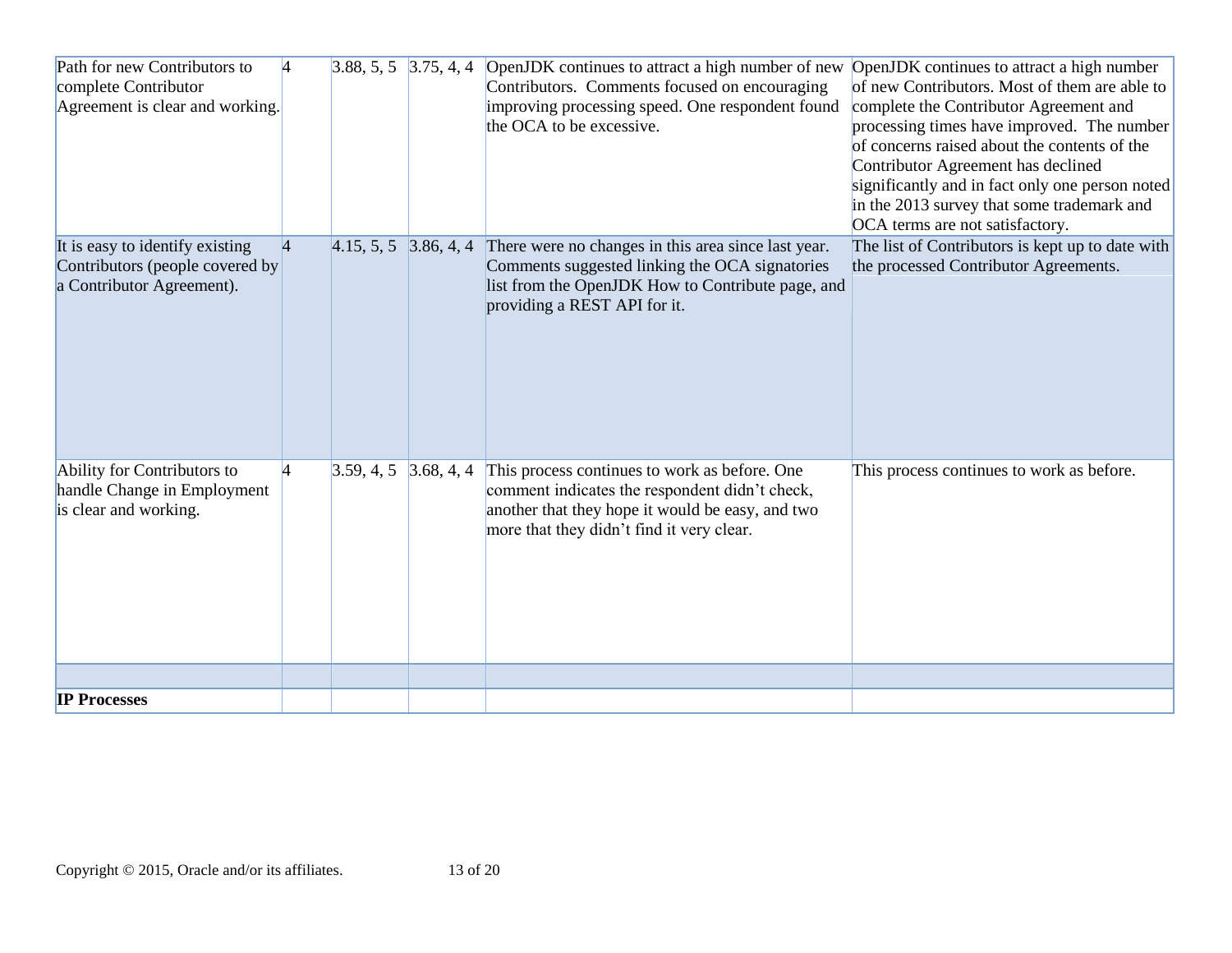| Process for incorporating third- 1<br>party libraries is clear. | $3.20, 4, 5$ 2.50, 3, 3 | There have been no updates in this area. Comments<br>indicate that this is still a bit of a gray area, with a<br>specific process existing within Oracle, but not<br>necessarily within OpenJDK as such. | There have been no updates in this area.<br>Feedback is that people are able to find<br>answers by asking, but if there were a more<br>centralized source of information it may help<br>speed up and reduce interactions. |
|-----------------------------------------------------------------|-------------------------|----------------------------------------------------------------------------------------------------------------------------------------------------------------------------------------------------------|---------------------------------------------------------------------------------------------------------------------------------------------------------------------------------------------------------------------------|
|                                                                 |                         |                                                                                                                                                                                                          |                                                                                                                                                                                                                           |
| Process for asking IP-Related<br>questions is clear.            | $3.35, 4, 5$ 2.65, 3, 3 | There have been no updates in this area. One<br>comment noted this was still a gray area.                                                                                                                | There have been no updates in this area.                                                                                                                                                                                  |
|                                                                 |                         |                                                                                                                                                                                                          |                                                                                                                                                                                                                           |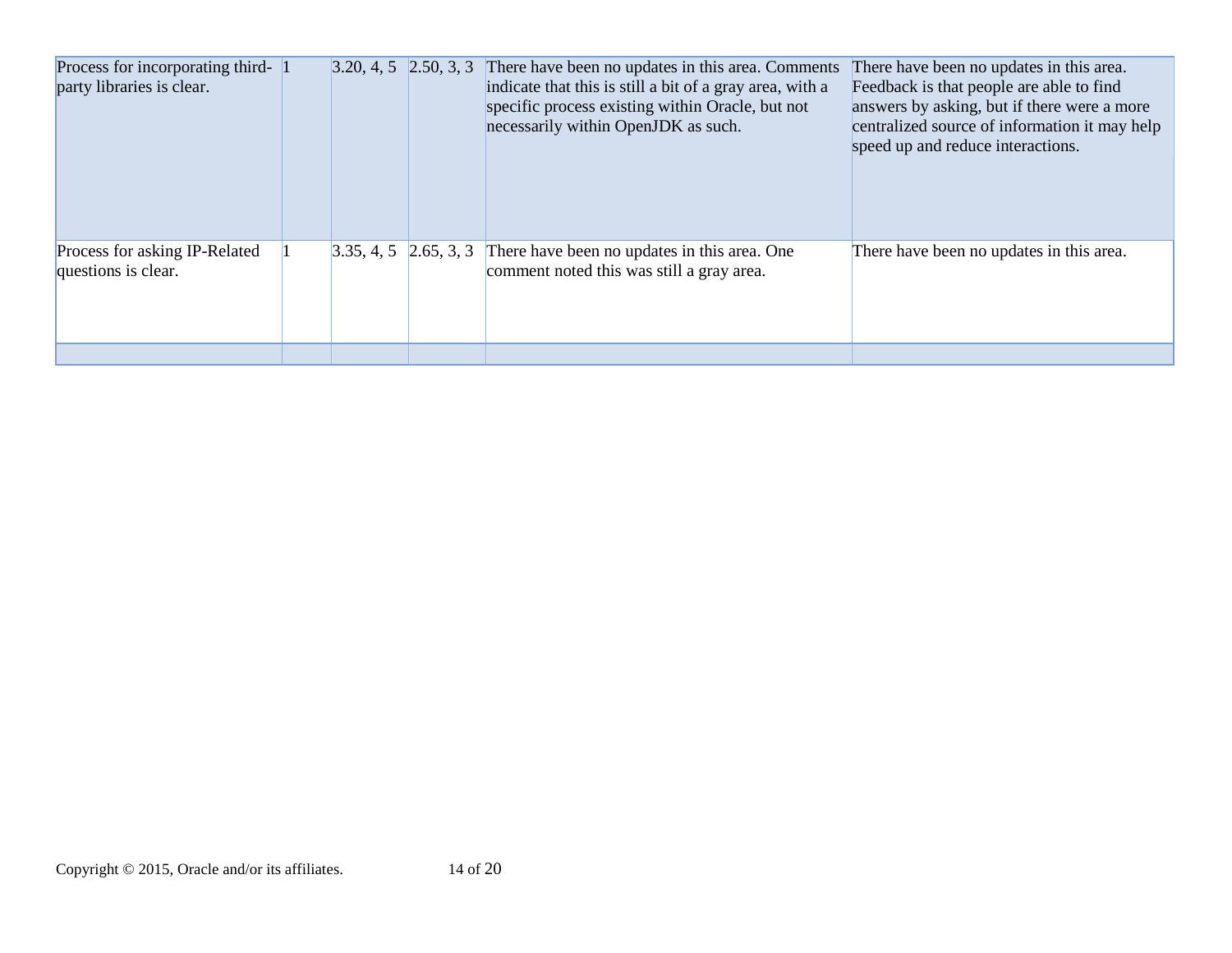### **JDK 9 & OpenJFX Project Scorecards**

"2014 GB Score" is the score reviewed by GB based on feedback from Oracle, and analysis of 2014 survey results. Note that it would be imprudent to only consider the average of the survey results too seriously given the spread of opinions, and those who might skew the survey up or down with random clicks of 5's or 0's. Therefore, we look carefully at the median score, and the most popular score in the results as well.

2014 and 2013 Survey results X,Y,Z: X is the average weighted score, and Y is the median, Z is the most popular score. So "3.97, 4, 5" means the average score was 3.97, that the median was 4, but that 5 was selected more than any other

\*\*\* NOTE – Survey results for 2014 JDK 7u and AArch 64 Port include only 1 completed scorecards so is not tracked for this year. The JDK 9 project had 13 completed scorecards, and feedback was more relevant. The OpenJFX Project has 3 completed scorecards so it's tracked here. There were no further project specific scorecards.

| <b>Per-Project Scorecard</b>                                                                 | 2014 GB<br><b>Score</b><br>(JDK 9/<br><b>OpenJFX</b> ) | <b>Survey Results</b>               |                            | <b>Comments</b>                                                                                                                                                                        |                                                                                                                                                                                               |
|----------------------------------------------------------------------------------------------|--------------------------------------------------------|-------------------------------------|----------------------------|----------------------------------------------------------------------------------------------------------------------------------------------------------------------------------------|-----------------------------------------------------------------------------------------------------------------------------------------------------------------------------------------------|
|                                                                                              |                                                        | 2014<br>(JDK 9/<br><b>OpenJFX</b> ) | 2013<br> JDK 7u/JDK 8      | 2014                                                                                                                                                                                   | 2013                                                                                                                                                                                          |
| <b>Visibility</b>                                                                            |                                                        |                                     |                            |                                                                                                                                                                                        |                                                                                                                                                                                               |
| <b>JDK</b> Enhancement Process $4/4$<br>$(JEP)$ is helping identify<br>interesting features. |                                                        | 4.50, 4, 5/<br>4.33, 5, 5           | NA, NA, NA /<br>2.78, 3, 3 | The JEP process is in place. One comment<br>indicates that the scope of work under a single<br>JEP can vary immensely. Another comment<br>indicated that when available, it's perfect. | JEPs continue to be used for JDK 8<br>and future planning. There are<br>comments that some features are<br>added without corresponded JEP,<br>and encourage more JEP use for<br>transparency. |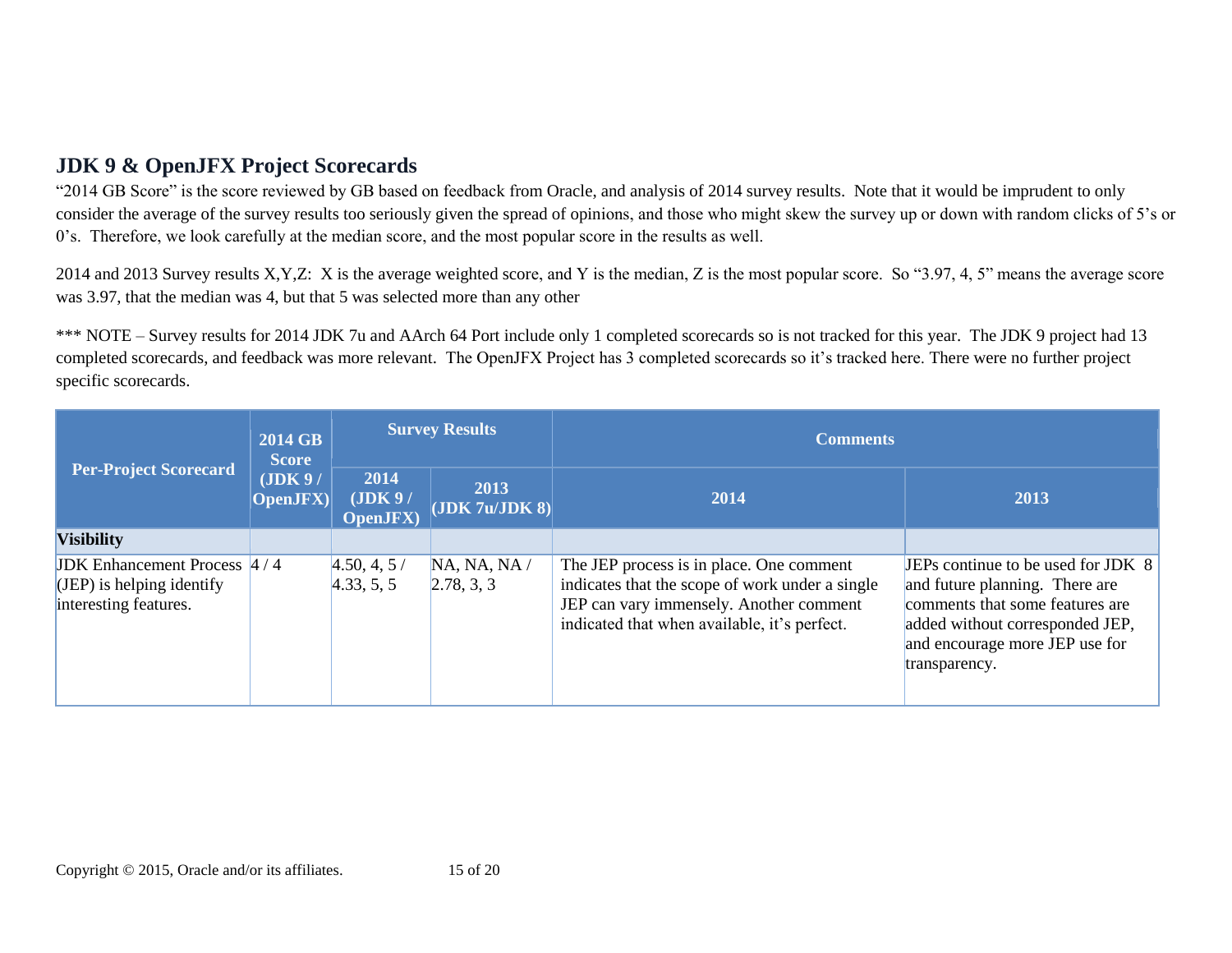| Project Planning is publicly $3/4$<br>available and observable.                                                          |     | 3.50, 3, 3/<br>4.00, 5, 5 | NA, NA, NA /<br>2.33, 2, 2 | JEPs are being used to plan JDK Release<br>Projects and JDK Update Projects. One<br>respondent wondered if OpenJFX development<br>is stalling.                                                                                                                                                                                        | While JEPs have brought mo re<br>transparency at a less granular level<br>to the OpenJDK Community, their<br>use is mostly constrained to JDK 8<br>and future releases.                                                                                                                                                                                                                                                                                                                                             |
|--------------------------------------------------------------------------------------------------------------------------|-----|---------------------------|----------------------------|---------------------------------------------------------------------------------------------------------------------------------------------------------------------------------------------------------------------------------------------------------------------------------------------------------------------------------------|---------------------------------------------------------------------------------------------------------------------------------------------------------------------------------------------------------------------------------------------------------------------------------------------------------------------------------------------------------------------------------------------------------------------------------------------------------------------------------------------------------------------|
| Design Decisions are<br>publicly available and<br>observable.                                                            | 3/3 | 3.88, 3, 3/<br>3.33, 3, 3 | NA, NA, NA /<br>2.67, 3, 4 | Many design decisions are publicly available and<br>observable. Comments indicate that active reading<br>of JEPs and participation on mailing list is<br>required in order to observe them. One comment<br>suggested that while the OpenJFX design is done<br>in the wiki, but redesign to simplify API is not<br>made or not public. | While many design decisions are<br>publicly visible, the decentralized<br>nature of JDK development can<br>present a challenge for newcomers<br>to find the right forum to observe.<br>JavaOne 2013 and a number of<br>other conferences featured<br>presentations on JDK 7u<br>development processes to increase<br>the visibility of decision making<br>within that Project in the broader<br>Java Community. Community<br>feedback is that more frequent<br>roadmap updates and details would<br>be appreciated. |
| Projects are providing<br>information on their<br>roadmaps, milestones,<br>build, integration, and<br>release schedules. | 4/4 | 3.70, 4, 5/<br>4.00, 4, 4 | NA, NA, NA /<br>2.56, 3, 3 | There have been no significant changes in this<br>area. One respondent wondered where to find such updates to existing milestone,<br>information for JDK 9. One respondent wondered<br>whether milestones make sense for JDK 8<br>Updates.                                                                                            | JDK 8 has continued to publish<br>release and roadmap schedules as<br>they have become available.                                                                                                                                                                                                                                                                                                                                                                                                                   |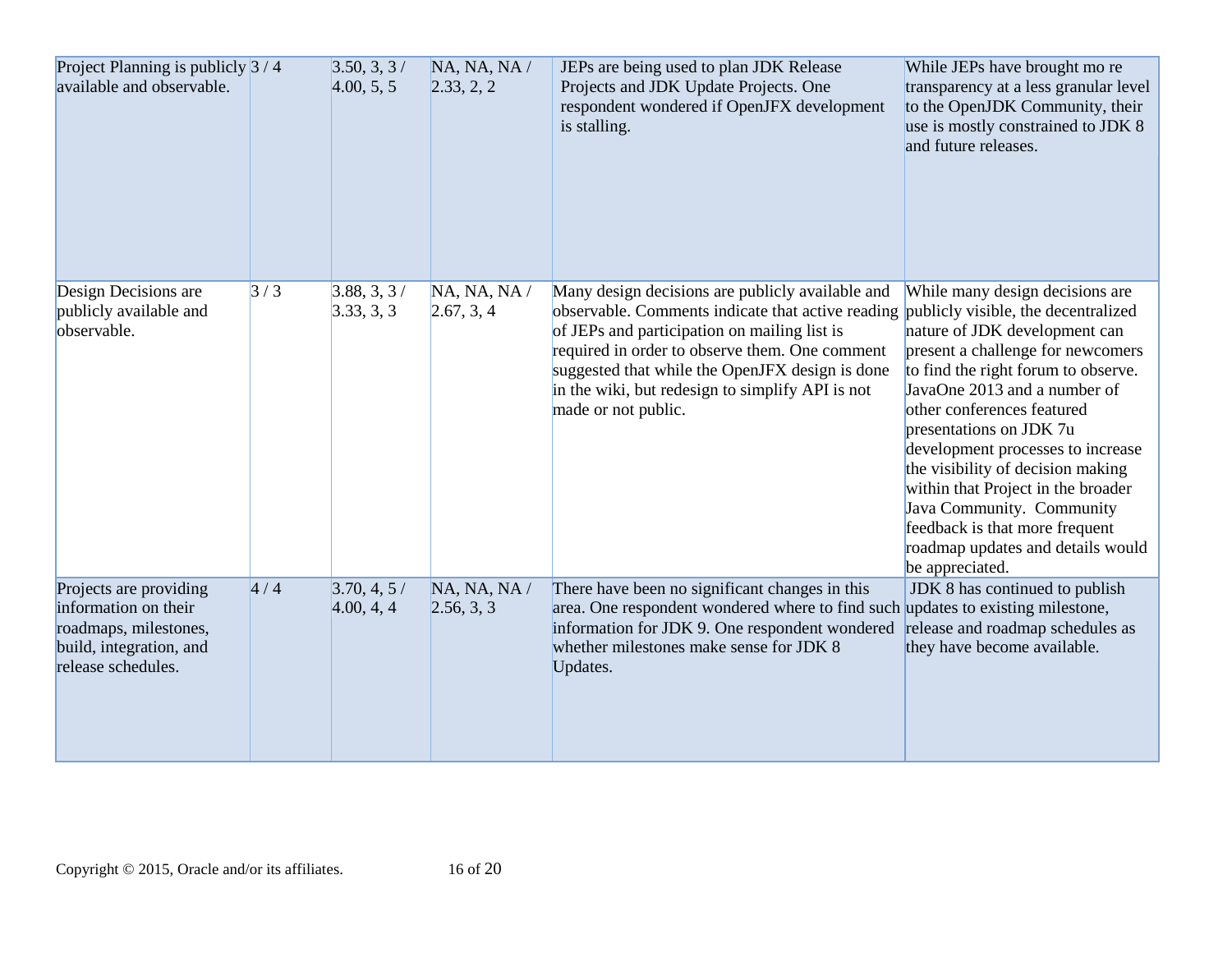| Relevant documentation is $4/4$<br>available and up to date.                                 |     | 3.90, 4, 4/<br>4.33, 5, 5 | NA, NA, NA /<br>2.89, 3, 3 | Documentation is available. One comment<br>indicates that while some documentation for JDK<br>9 is very up to date, other may be missing or<br>outdated. One comment indicates that some<br>OpenJFX wiki pages might not be up to date.                                                                                                                            | While availability of Project<br>documentation continues to<br>improve, currency and, as a<br>corollary, accuracy remain a<br>challenge. Some projects share<br>information via the wiki, but more<br>details and more projects following<br>this pattern would be preferred. |
|----------------------------------------------------------------------------------------------|-----|---------------------------|----------------------------|--------------------------------------------------------------------------------------------------------------------------------------------------------------------------------------------------------------------------------------------------------------------------------------------------------------------------------------------------------------------|-------------------------------------------------------------------------------------------------------------------------------------------------------------------------------------------------------------------------------------------------------------------------------|
| <b>Identifying Project</b><br>Leadership and determining<br>how to ask questions is<br>easy. | 4/3 | 4.20, 5, 5/<br>3.33, 3, 3 | NA, NA, NA /<br>3.78, 4, 5 | Project Leads are documented in the OpenJDK<br>Census. One comment for JDK 9 indicates that it<br>may be hard to identify groups responsible for<br>different areas, like client libraries. One comment<br>pointed out that the OpenJFX mailing list was OK, information. 8 leadership is simpler<br>but identifying current project leadership was less<br>clear. | The JDK 7u Project additionally<br>lists Project Leadership on its web<br>page, linking to the OpenJDK<br>Census page for detailed<br>and continues to be documented<br>through the census page.                                                                              |
| Votes are transparent as per $\frac{5}{5}$ / 5<br>the bylaws.                                |     | 4.78, 5, 5/<br>3.50, 2, 5 | NA, NA, NA /<br>4.44, 5, 5 | Votes are happening transparently according to the Voting continues to function as well<br>bylaws.                                                                                                                                                                                                                                                                 | as before.                                                                                                                                                                                                                                                                    |
| <b>Technical Matters</b>                                                                     |     |                           |                            |                                                                                                                                                                                                                                                                                                                                                                    |                                                                                                                                                                                                                                                                               |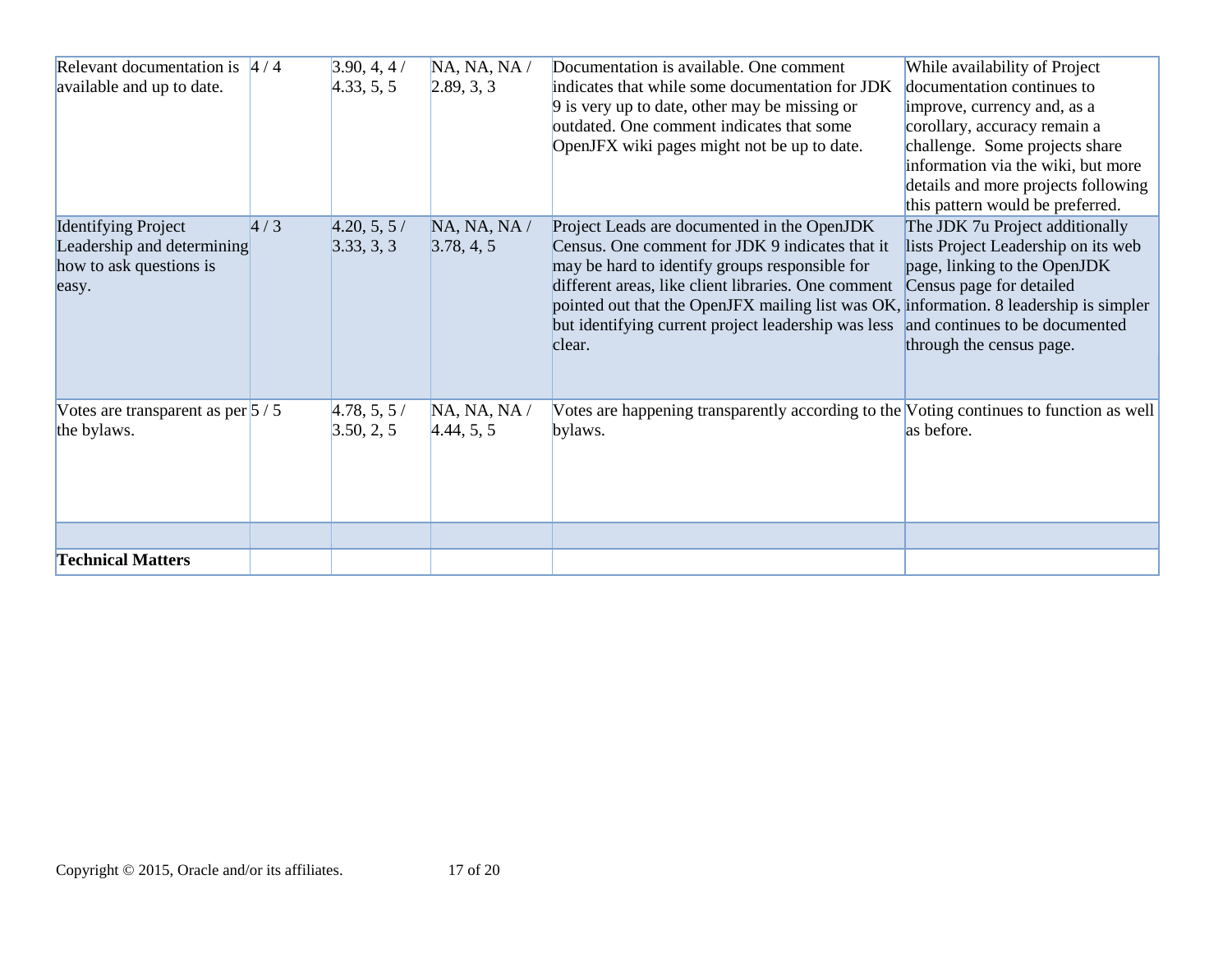| Project is easy to build. | 4/4 | 4.30, 5, 5/<br>5.00, 5, 5 | NA, NA, NA /<br>3.78, 4, 4 | The new build infrastructure has improved the<br>situation on most platforms. One comment praised infrastructure Project into JDK 8 has<br>its developers, and one respondent pointed out that improved the situation on most<br>build issues with JDK 9 still occur on OS X, and<br>with VM-shared folders.                                                              | Integration of the new build<br>platforms. New Participants are<br>starting to work on build<br>improvements and enhancements.<br>Community feedback is that this is<br>an area that keeps improving and<br>hopes are that the current<br>improvement trajectory continues. |
|---------------------------|-----|---------------------------|----------------------------|---------------------------------------------------------------------------------------------------------------------------------------------------------------------------------------------------------------------------------------------------------------------------------------------------------------------------------------------------------------------------|-----------------------------------------------------------------------------------------------------------------------------------------------------------------------------------------------------------------------------------------------------------------------------|
| Project is easy to test.  | 4/4 | 3.60, 4, 4/<br>5.0, 5, 5  | NA, NA, NA /<br>2.78, 3, 4 | <b>TReg based regression tests are made available in Test results from Oracle JDK builds</b><br>JDK Release and Update Projects. One respondent are now regularly published for<br>suggested better integration with IDEs like Eclipse JDK 8 EA builds to provide<br>through test templates, and another pointed out<br>that not all tests are part of the JDK 9 Project. | OpenJDK Community testers with a<br>baseline to compare their own<br>builds to. More tests, especially<br>around the JVM and Hotspot are<br>strongly desired by the community.                                                                                              |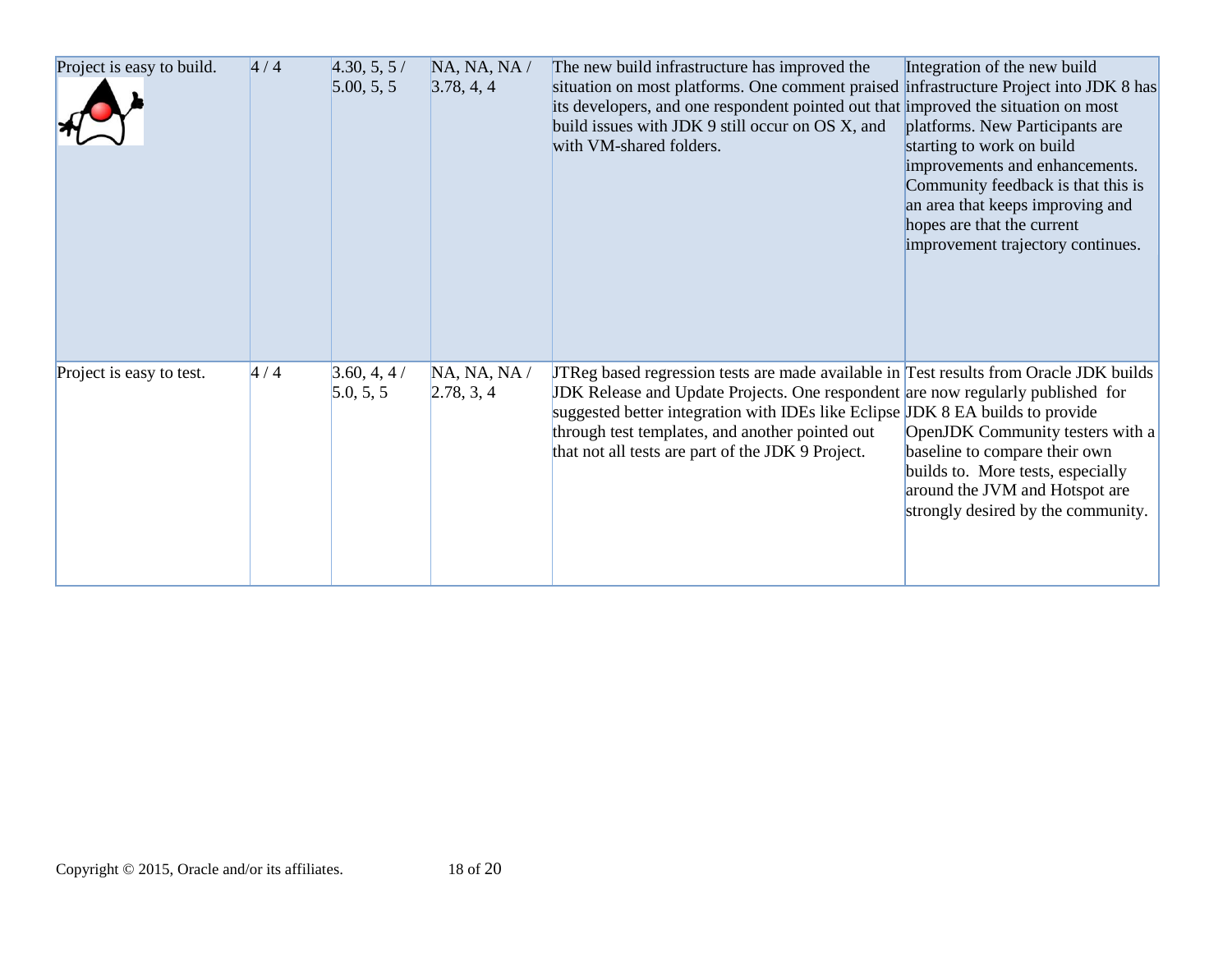| Contributing new test cases $4/4$<br>is easy.                   | 4.00, 4, 4/<br>4.00, 4, 4 | NA, NA, NA /<br>2.78, 3, 3 | It is currently possible to contribute tests. One<br>comment suggested making it easier by having<br>'pull requests'.                                                                                               | A TestFest was held at Devoxx UK<br>conference to introduce new<br>Contributors to existing testing<br>infrastructure, and get some<br>experience writing new tests. As<br>part of that effort, new and updated<br>documentation for testing has been<br>provided to the OpenJDK<br>Community on the Code Tools<br>Wiki. A second event occurred<br>recently at GeeCON conference, and<br>a third event at a JUG.RU meeting. |
|-----------------------------------------------------------------|---------------------------|----------------------------|---------------------------------------------------------------------------------------------------------------------------------------------------------------------------------------------------------------------|------------------------------------------------------------------------------------------------------------------------------------------------------------------------------------------------------------------------------------------------------------------------------------------------------------------------------------------------------------------------------------------------------------------------------|
| Submitting a patch is easy. $4/4$                               | 3.60, 4, 4/<br>4.00, 4, 4 | NA, NA, NA /<br>2.78, 3, 3 | Patches are getting submitted. One comment<br>suggested having pull requests, another moving to<br>git, and yet another pointed out that there is now<br>way to have a patch tested by an automated test<br>system. | This continues to be the case.<br>Getting attention of Committers can<br>be difficult depending on the<br>contribution, and patches that only<br>address one platform and not others<br>are especially problematic. More<br>testing and ability for Contributors<br>to validate                                                                                                                                              |
| Making a complete fork of $\frac{4}{4}$<br>the project is easy. | 4.00, 5, 5/<br>5.00, 5, 5 | NA, NA, NA /<br>3.33, 4, 4 | This continues to be the case. One comment<br>praised the benefits of a distributed version control<br>system, while another pointed out that forests can<br>be a little painful in that regard.                    | This continues to be the case.                                                                                                                                                                                                                                                                                                                                                                                               |